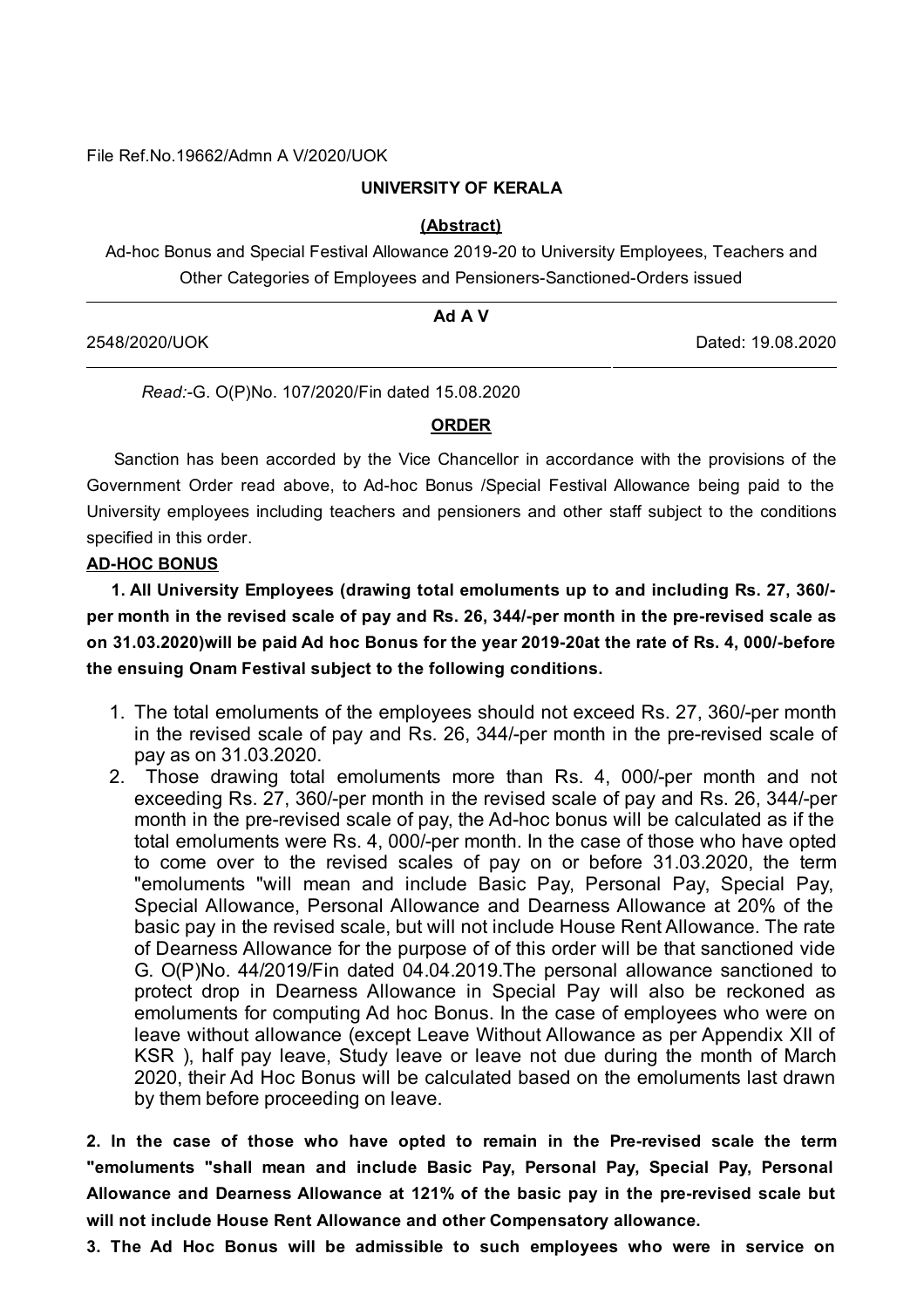**31.03.2020 and have at least 6 months continues service during the financial year 2019- 20.Those who retired or even relieved from service on or before 31.03.2020 and had put in 6 months continues service during the financial year 2019-20 will also be eligible for Ad-hoc Bonus /Special Festival Allowance as in the case may be.**

**4. Regular employees who were under suspension during the whole or part of the year 2019-20 will be eligible for Ad-hoc Bonus /Special Festival Allowance, provided they have been reinstated in service on or before the date of issue of this order and the period of suspension is treated as /on duty or eligible leave and have drawn full salary for the period. 5. The following categories of employees will also be eligible to receive Ad hoc bonus.**

- 1. The permanent workers in University Farm.
- 2. The employees of the University Press will be given option either to draw bonus as admissible to other University employees as per this order or the performance allowance (including ex-gratia allowance, if any ) payable to industrial workers as usual. No revision of options will be allowed if any one of the above options is exercised by the employee.
- 3. The provisional employees appointed from select list /through employment exchange, working without break provided they were in service on 31.03.2020 and have atleast 6 months continues service during the financial year 2019-20.
- 4. Those working in the University on "Deputation basis" will be paid Ad hoc bonus, provided they are otherwise eligible for Ad hoc bonus.

## **SPECIAL FESTIVAL ALLOWANCE**

## **6. The following categories of employees who are not eligible to draw bonus will be paid Special Festival Allowance @Rs.2, 750/-.**

- 1. Those employees drawing total emoluments above Rs. 27,360/-per month in the revised scale of pay and Rs. 26, 344/-per month in the pre-revised scale of pay as on 31.03.2020 and who are not eligible to draw Ad hoc bonus in terms of paras 1 to 5 above.
- 2. All regular /temporary employees and provisional employees who joined service after Onam holidays of 2019, and who are in service in the date of issue of this order and all regular PSC hands who joined duty before fourth Onam of 2020
- 3. Re-employed pensioners.
- 4. Employees on contract appointments.
- 5. Provisional hands recruited through Employment Exchange who are in service on the day before the first Onam (30.08.2020) but whose service are not terminated before the fourth Onam (02.09.2020) irrespective of their length of service.
- 6. Honorary Medical Staff.
- 7. Research Fellows and Field Researchers in the ICKS.

### **7.The following categories of staff will be paid Special Festival Allowance @Rs.1210/-**

- 1. The Security Guards appointed on daily wages from the Select list who are in service on the date of issue of this order.
- 2. Employees appointed as substitute in the place of regular employees on casual basis and who have worked continuously for 200 days or more from the period to the ensuing Onam holidays will be eligible for 30 days wages as Ad hoc Bonus, subiect to the limit as per item 1 (ii) and those who have put in less than 200 days work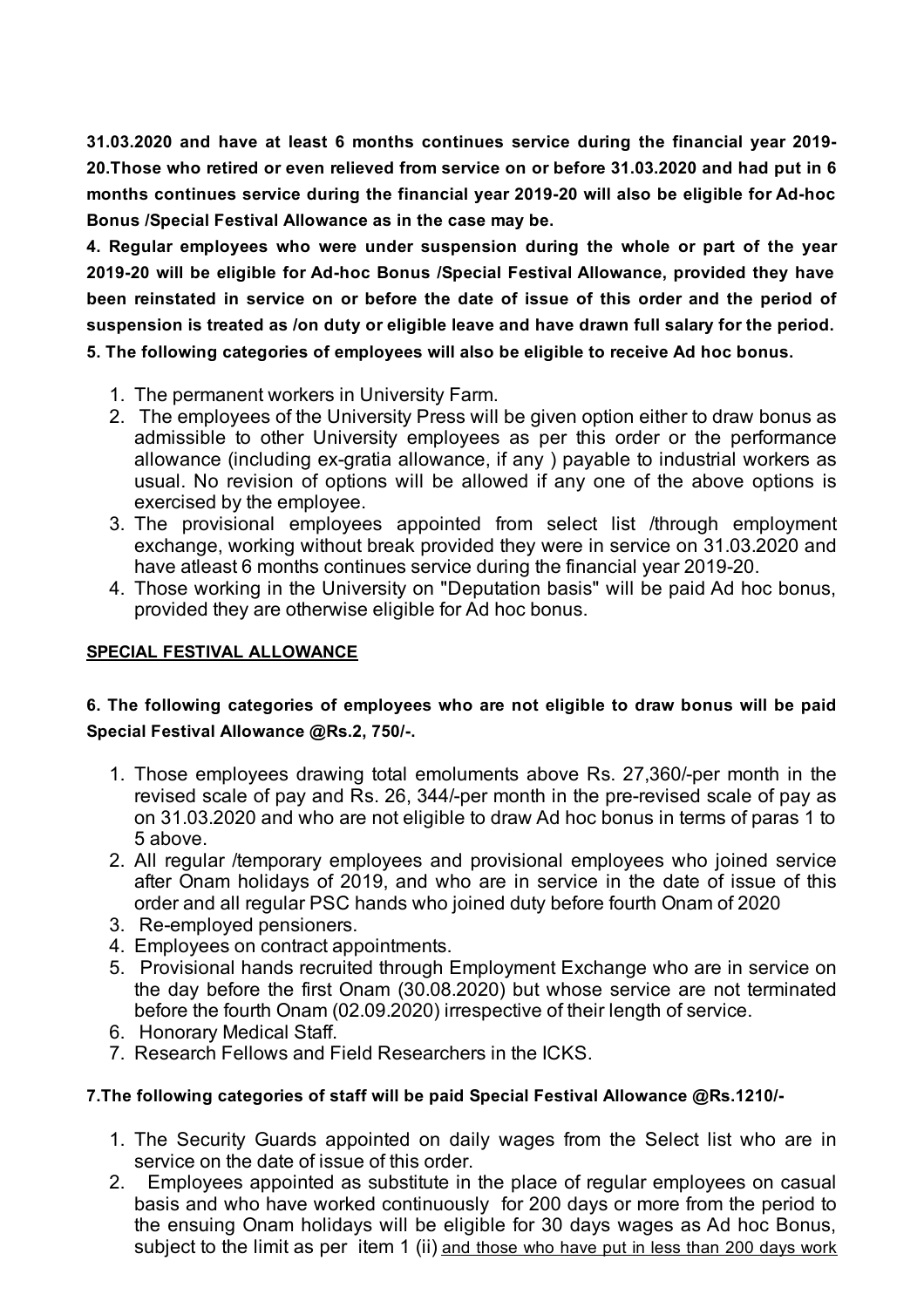but more than 30 days work shall be eligible for Ad hoc Bonus proportionate to the days worked by them subject to a minimum of Rs.1,210/-.

- 3. Employees on daily wages who are in service before the first Onam (ie,30.08.2020)and whose service are not terminated before the fourth Onam (ie,02.09.2020).
- 4. The non-teaching staff in the University Teacher Education Centers and those in the District Office cum Information Centers/Taluk Office cum Information Centers appointed on casual basis and included in the currently valid list will be eligible for Rs.1210/- as Special Festival Allowance.
- 5. Guest Lecturers in Educational Institutions who have worked at least 200 hours during the financial year 2019-20.
- 6. Part-time contingent employees

## **8 . The following categories of Pensioners will be paid Special Festival Allowance of Rs.1000/-**

- 1. Service pensioners who are eligible for Bonus or Festival Allowance as indicated in Para 3 and 6.
- 2. Family Pensioners
- 3. Pro-rata Pensioners
- 4. Pro-rata family Pensioners
- 5. Ex-gratia Pensioners
- 6. Ex-gratia Family Pensioners
- 7. Part-time Contingent Pensioners
- 8. Part-time Contingent Family Pensioners
- 9. Personal Staff Pensioners
- 10. Family Pensioners of Personal Staff
- 11. Compassionate Allowance Pensioners
- 12. Retired Leprosy Patient Employees
- 13. Invalid Pensioners
- 14. UGC Pensioners
- 15. UGC Family Pensioners

Note:- The Special Festival Allowance under any one of the above schemes alone will be paid, if a pensioner comes within the purview of (1) to (15) above.

# **9. The Categories of employees mentioned below will not be eligible to receive Ad hoc bonus/Special Festival Allowance**

- 1. Those who are eligible for bonus, ex-gratia or such other payments in lieu of Ad hoc Bonus,
- 2. Those who are on leave without allowance, as per Appendix 12 of KSR as on 31 st March 2020 to take up employment abroad or within India or to join their spouses in India or abroad.

**10. The Ad hoc Bonus/Special Festival Allowance will be drawn before 31.03.2021.The expenditure will be debited to the head of account from which the pay and allowance /wages/pension of the individual concerned is drawn.**

**11. In the case of University employees who are in deputation /foreign service as on 31.03.2020 and if their service in the parent department was more than 6 months during the year 2019-20 the bonus/special festival allowance admissible will be drawn and disbursed**